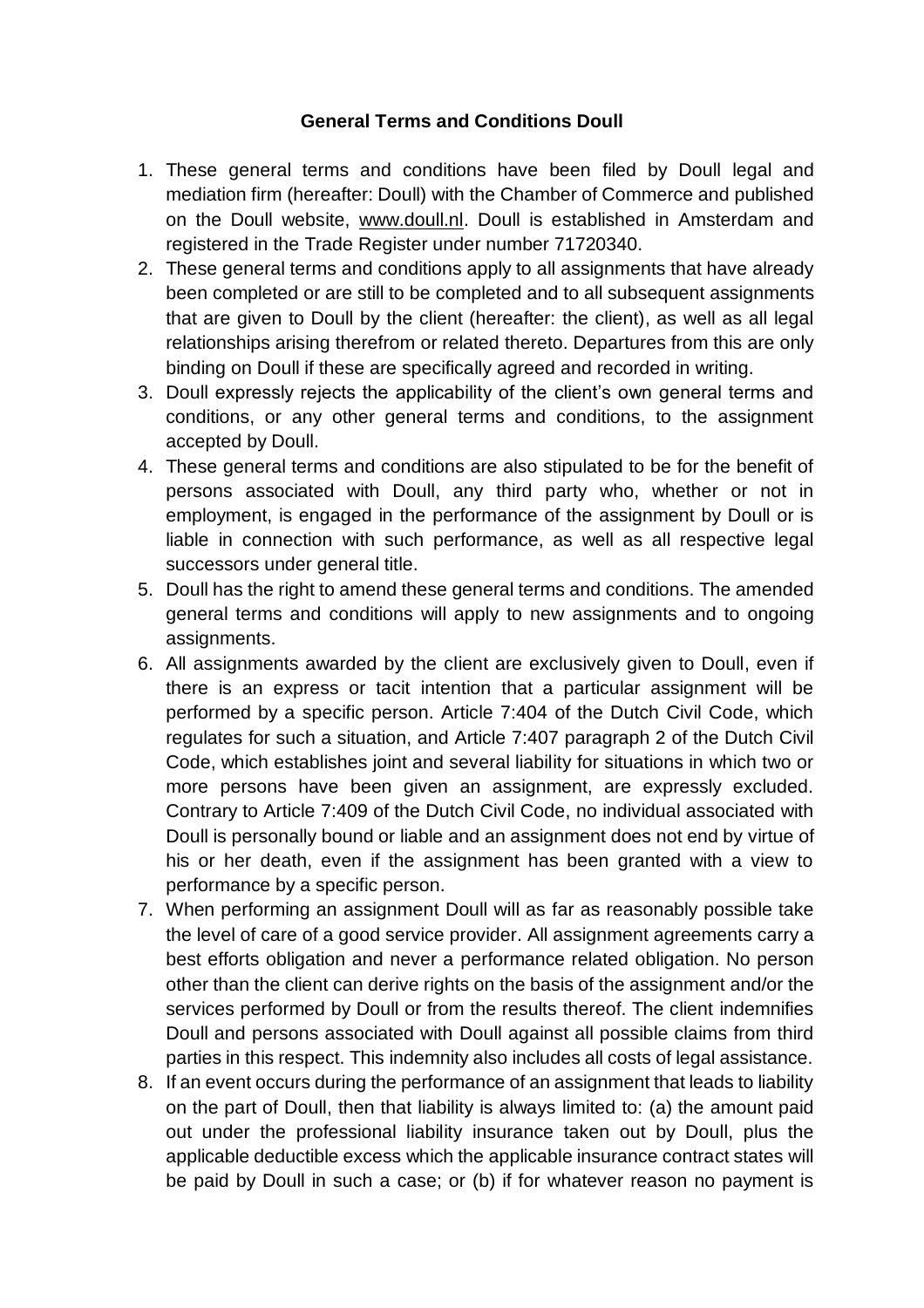made under the professional liability insurance, the total liability of Doull is limited to the amount of the fee charged by it in respect of the relevant assignment or the relevant part thereof, up to a maximum of  $\epsilon$  5000.

- 9. Without prejudice to Article 6:89 of the Dutch Civil Code, the right to compensation lapses 12 months after the event from which the damage either directly or indirectly resulted and for which Doull is liable.
- 10.Doull is authorised to engage third parties for the performance of the assignment. The choice of third parties to be engaged by Doull will, where possible, be made in consultation with the client with due regard for the duty of care of a good service provider. If Doull engages a third party for the performance of an assignment, Doull: (a) is not liable to the client for any failure by the third party in the fulfillment of its obligations or for any error made by the third party; and b) is entitled, if a third party engaged in the assignment limits his or her own liability, to accept that restriction also on behalf of the client.
- 11.The client indemnifies Doull and the persons associated with it against all thirdparty claims that arise from or are related to the performance of an assignment for the client. This indemnity also includes all costs of legal assistance. Upon first request, Doull will transfer to the client the rights that it can exercise vis-àvis the third party in connection with the damage caused by the third party.
- 12.Doull does not receive third-party funds and does not have any foundation enabling it to manage third-party funds ("Stichting Beheer Derdengelden").
- 13.On the basis of the applicable regulations, Doull is obliged, when accepting an assignment, to establish the identity of the client, to check whether there are reasonable indications that the assignment could involve the preparation, support or protection of illegal activities and if necessary without prior permission from and without informing the client, to report any unusual transactions performed or planned to the relevant authorities.
- 14.The client agrees to Doull's use of electronic data exchange and acknowledges that despite all the safety provisions taken by and on behalf of Doull, no absolute guarantee can be given against unauthorised consultation. Doull is therefore never liable for damage caused by loss of data sent via public networks and via the networks and systems of third parties, or by unauthorised access to that data via those networks and systems.
- 15.The fee to be charged by Doull to the client will be calculated on the basis of the number of hours worked multiplied by the agreed hourly rate. If it has been agreed with the client that it/he/she must pay an advance before the work is started, this advance will be deducted from the final invoice in connection with the assignment.
- 16.Costs that Doull pays to any third party on behalf of the client (such as but not limited to - court fees, bailiff costs, costs for extracts from registers, translation costs, copying costs, courier costs, location costs and the like) are charged separately and at cost price. Insofar as required, all claims for costs are increased by the applicable sales tax percentage. If at a later date it appears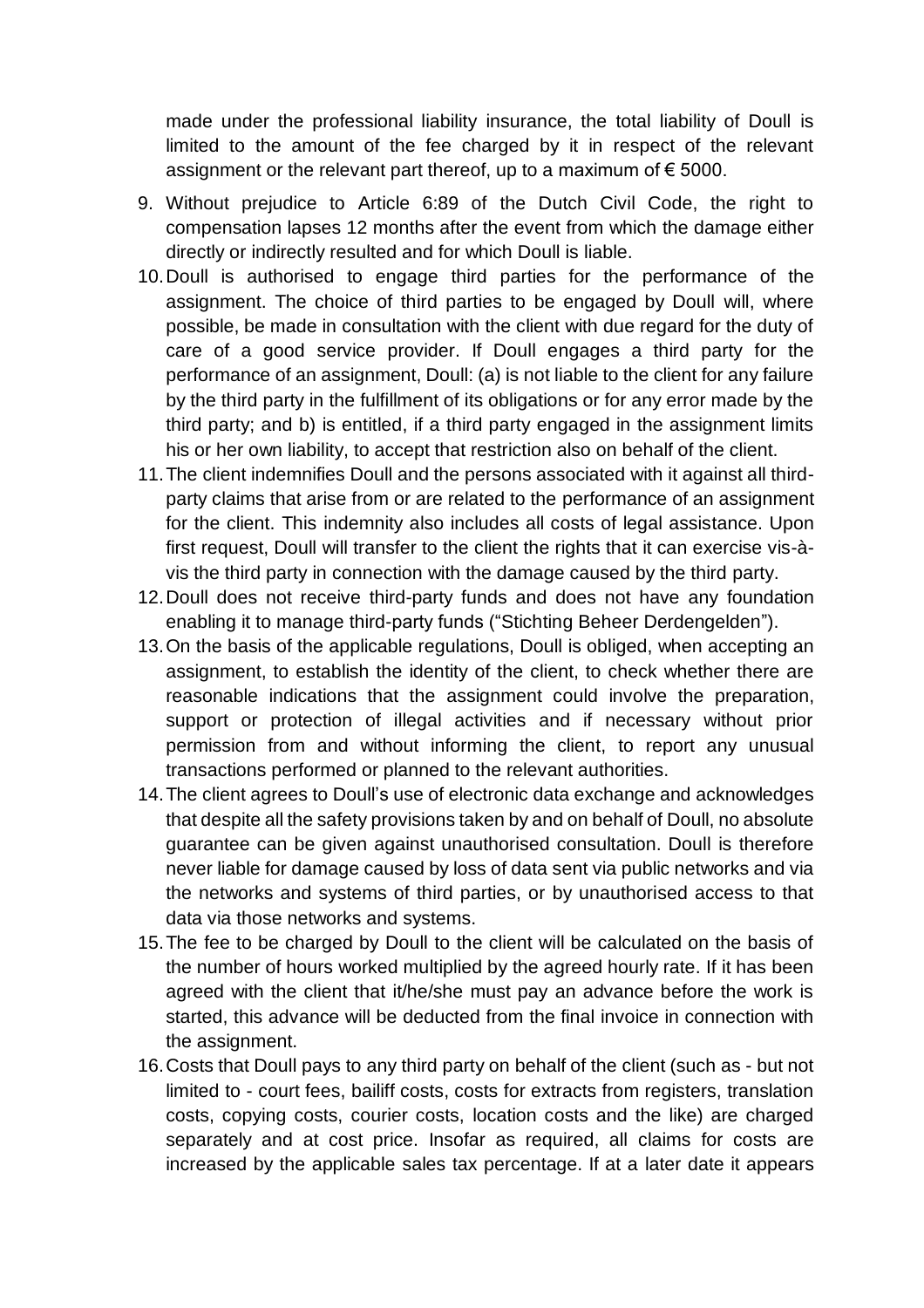that Doull has wrongly omitted to levy an applicable sales tax, the client remains liable to pay this.

- 17.The term within which the client must pay invoices received from Doull is fourteen days after the date thereof, unless otherwise agreed. After this period has expired, the client who has not paid on time is in default by operation of law and owes statutory commercial interest on the outstanding amount. If a lower rate may be applicable because the client is a private individual and not a commercial organisation, then this lower rate for non-commercial transactions will be applied. Possible objections to invoices will only suspend the obligation to pay the disputed part thereof if they are properly substantiated and made known to Doull in writing within the stated period of fourteen days.
- 18.If payment is not made after a reminder has been sent, then the client will also owe so-called extrajudicial collection costs on the day following the final payment date stated therein. The amount is set at 15% of the fee with a minimum of €250. If a lower amount may apply under the 'BIK scale' published on rechtspraak.nl then this will be used for private individuals who are not a commercial organisation. Sales tax is also due on extrajudicial collection costs, as well as the statutory interest.
- 19.If the intervention of the court proves necessary to enable Doull to collect an outstanding payment, the client is obliged to pay all costs incurred by Doull. The legal fees included therein will be fixed between the parties in advance at an amount that will be no lower than, but if reasonable may be higher than, the amount given as the 'Liquidation rate' published on rechtspraak.nl.
- 20.Doull has the right to suspend the further performance of ongoing work in the event of late payment of invoices after giving prior written notice. Any liability for consequential or related damage is expressly excluded.
- 21.The client is aware of the fact that Doull does not provide 'funded legal assistance' and, in the context of granting or accepting an assignment, explicitly rejects any claims thereto.
- 22.Due to legal obligations, Doull may be required to provide information about the client or transactions executed to third parties without it being permitted to notify the client. The client is aware of these obligations and accepts that Doull will comply with these obligations.
- 23.Each of the parties can only terminate the agreement by giving notice, with immediate effect if so desired. In the event of termination, the client is obliged to pay the fee for the work performed until the moment of termination and the costs incurred for its/his/her benefit prior to termination.
- 24.Both a Dutch and an English version of these general terms and conditions exists. In the event of any discrepancy between the Dutch version and the English version, the Dutch version prevails.
- 25.The Complaints and Disputes Scheme for the Legal Profession and Doull's own complaints regulations apply to the services provided by Doull.
- 26.The legal relationship between Doull and the client or other third party is governed by and is subject to Dutch law. All disputes arising from or related to: